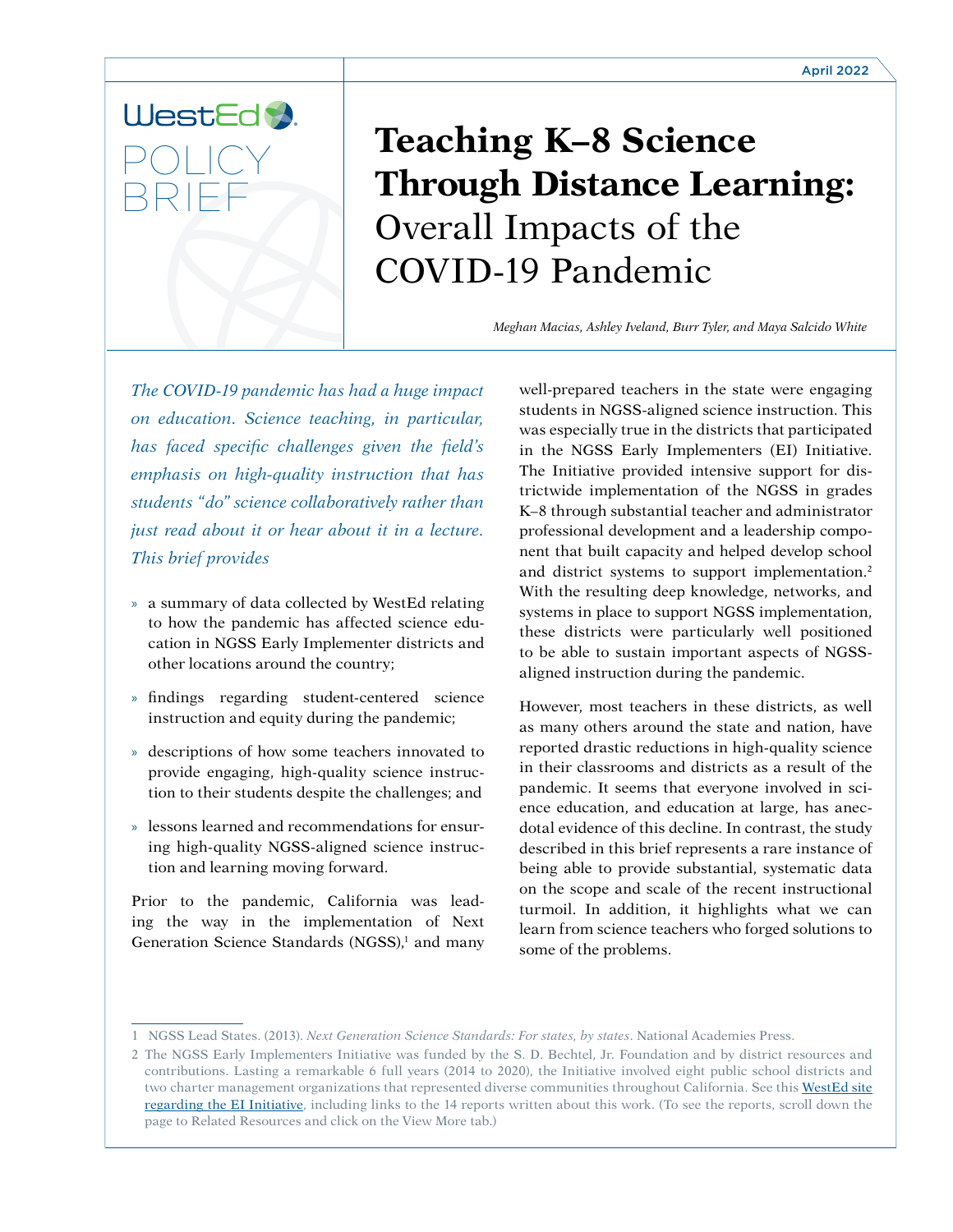# **A Nationwide Survey**

At the start of the pandemic in spring 2020, WestEd developed and disseminated a nationwide survey to capture and document the immediate impact of the pandemic on science education. Respondents were K–8 teachers who reported that they taught science prior to the implementation of distance learning in their classrooms. Survey questions asked about teaching contexts (e.g., school district information and demographics, teaching responsibilities before and *during* the pandemic), levels of student learning and engagement *before* and during the pandemic, alignment of remote instruction with the NGSS, and support from outside sources (e.g., district- or school-level support).

After seeing the continued impact of the pandemic over the course of the 2020/21 school year, WestEd readministered the survey in spring 2021. A total of 342 K–8 teachers from 31 states in 2020 and 352 teachers from 15 states in 2021 responded. In both years California teachers represented the largest proportion of responses (making up 42% and 75% of the total responses, respectively), and EI teachers comprised about one third of these California respondents in 2020 and about one half in 2021.

A value-added feature of this study is that for a subsample of middle school teachers, we were able to compare what they reported about their science teaching during the pandemic to what they reported about it before the pandemic. (If interested in how this was done, see the next paragraph.) Other teachers in the study were asked to remember and describe their teaching before the pandemic.

**Method of comparing teaching during and before the pandemic.** California middle school teachers were selected as a subsample in order to be able to compare data we had from an existing project that investigated NGSS implementation in this population. The existing project was a multiyear, National Science Foundation–funded study with over 120 grades 6–8 public school teacher participants across California. This California study investigated the ways in which teachers implemented

the NGSS in their classrooms and the factors that may impact their NGSS instruction. Many of the survey items that this project used to characterize NGSS instruction from 2017 through 2020 were also used in the national survey described in this brief. Of the 89 California middle school teachers who responded to the national survey in spring 2020, approximately half (46) were teachers who had also responded to at least one prior survey as a part of the California project. Thus, we were able to compare the responses of this population over time, tracing the trajectory of their responses from 2017 through 2021 to assess the magnitude of the pandemic's impacts on NGSS instruction. In this brief we refer to this subsample as "California middle school teachers." Any other mention of teachers refers to the full national sample.

# **Findings**

When schools closed in spring 2020 because of the pandemic and instruction shifted from in person to remote, science instruction took a back seat to mathematics and reading and writing (English language arts, or ELA) instruction. In the new, limited learning environment, math and ELA were given priority as being essential for elementary students. As a result, many districts and individual teachers made the decision to either cut science from their instruction entirely or dramatically reduce the time spent on it. Most teachers we surveyed in 2020 and 2021 reported significant reductions and changes to science instruction. However, the survey data collected in spring 2021 indicates that throughout the 2020/21 school year, some teachers learned how to incorporate important features of high-quality science teaching into their remote instruction. Our findings highlight the impact of pandemic closures on key aspects of high-quality science instruction:

- » student learning and engagement,
- » time spent on science,
- » NGSS three-dimensional instruction, and
- » scientific discourse.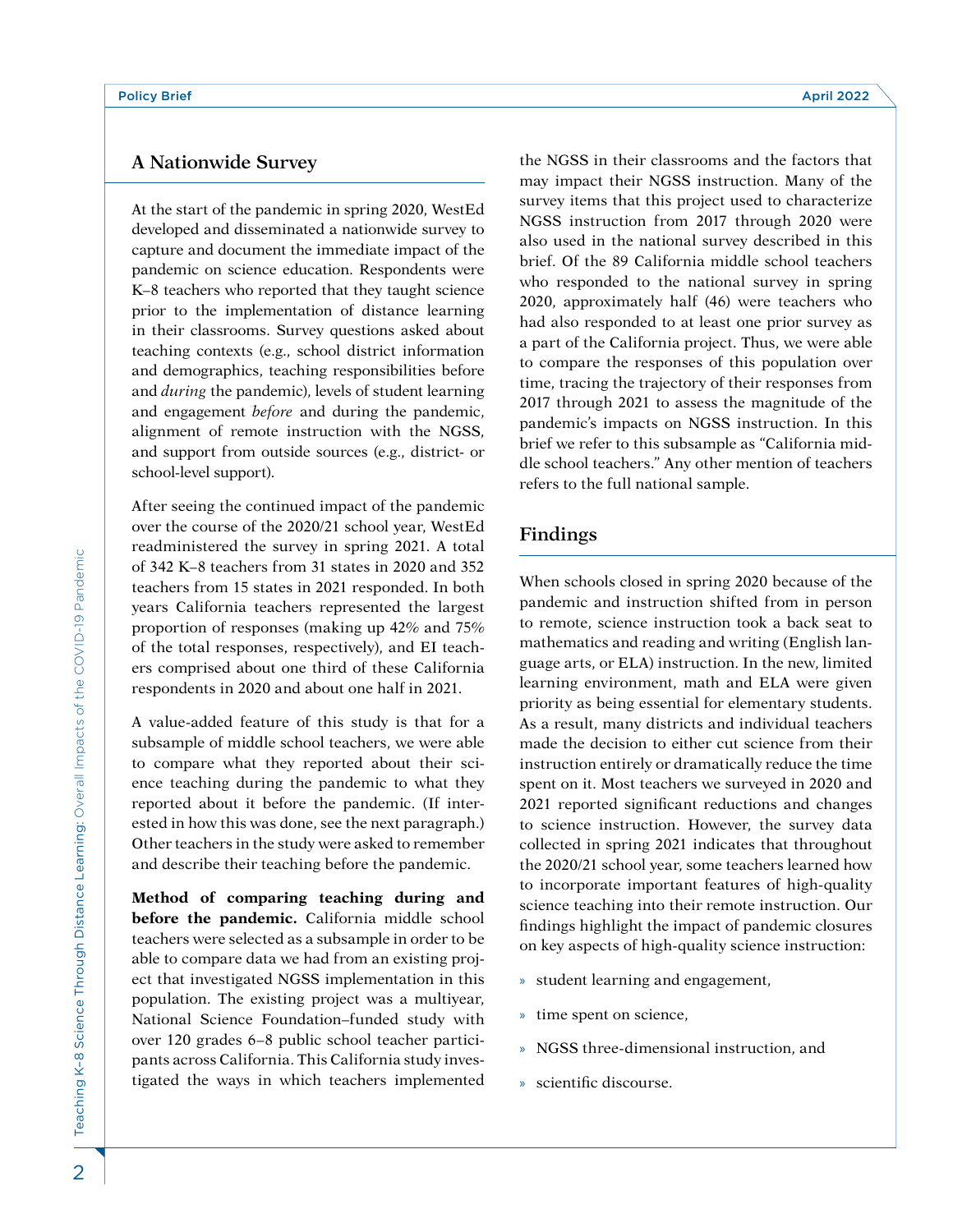### **Students were less engaged in science learning and learned less science during distance learning**

Teachers were asked to compare student engagement in science learning during the 2020 and 2021 school closures with student engagement in science learning during in-person instruction before school closures. As shown in Figure 1, more than half (58%) of respondents in 2020 reported that students were engaged "much less" in science learning during distance learning. The 2021 data show a subtle improvement, with slightly fewer teachers (44%) reporting that students were engaged "much less" in science learning during distance learning. Furthermore, a majority of teachers (52%) in 2020 reported that students were also learning less science during distance learning than they had before school closures. But by spring 2021, fewer teachers (42%) reported that students were learning less science during distance learning.

**Figure 1. Student engagement and learning in science during distance learning compared with student engagement and learning in science before school closures**



#### **Please rate overall student engagement in science/level of students' science learning through distance learning compared to in-person instruction [before school closures].**

#### *Note. See Appendix B for sample sizes.*

Source. WestEd. (2020). *Impacts of COVID-19 on K–8 science instruction: Spring 2020 survey* [Unpublished raw data]; WestEd. (2020–2021). *Impacts of COVID-19 on K–8 science instruction: 2020–2021 survey* [Unpublished raw data].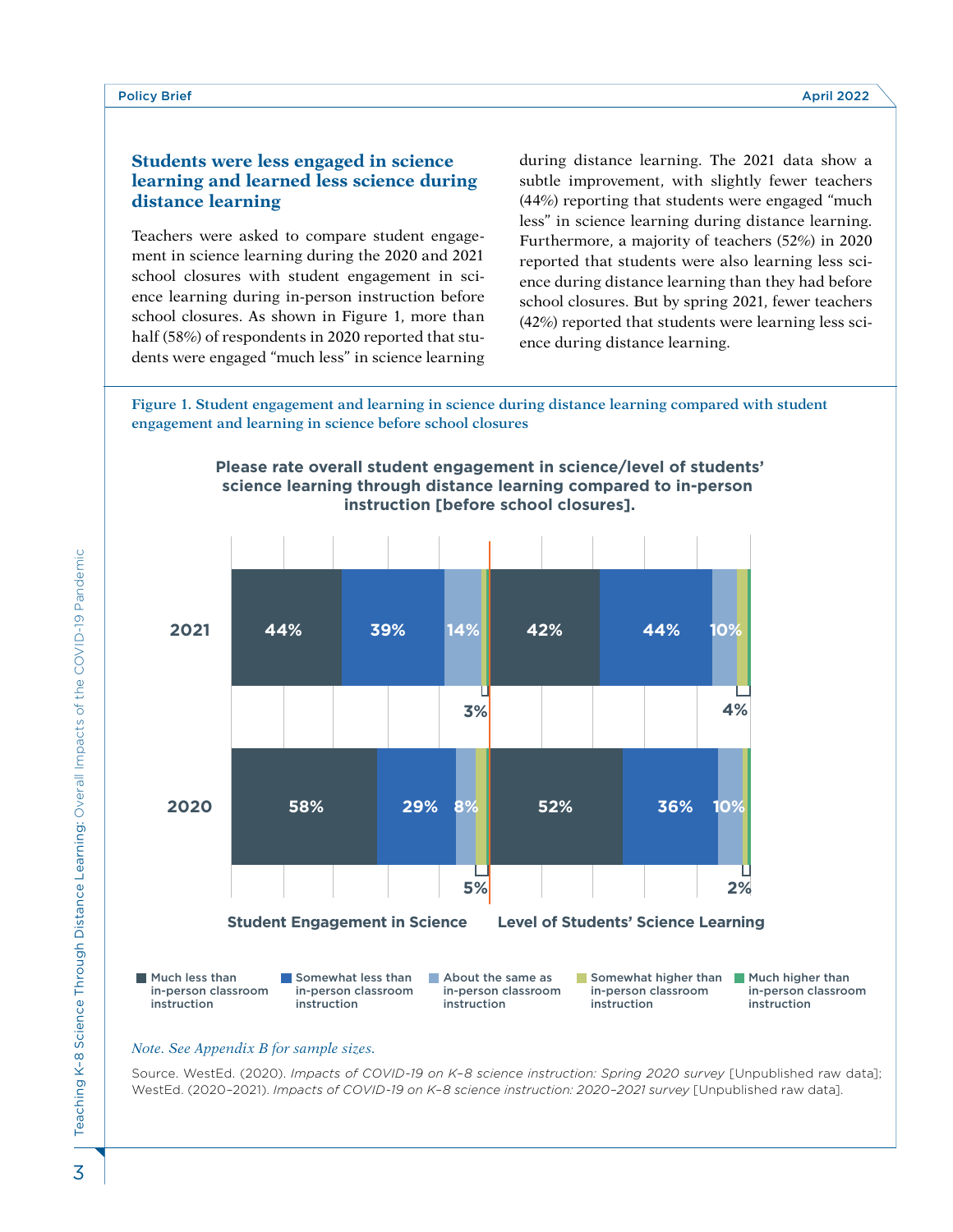The factors that likely contributed to why teachers felt students were less engaged in and learning less science could apply to any school subject. The pandemic was traumatic and increased challenges and responsibilities for many. Teachers, students, and parents felt burned out and overwhelmed, and they could not exert the effort needed to engage deeply or meaningfully in school.<sup>3</sup> Teachers were distracted by having to learn and transition to completely new teaching methods and tools, and students tended to be more difficult to engage while at home. However, researchers have found that the subject of science, in particular, was the most difficult to teach virtually4 and that many elementary teachers tended to focus on math and ELA, thus giving students little opportunity to engage in science during school closures.5

The difference between the 2020 and 2021 responses may indicate that teachers were beginning to adapt to new modes (e.g., online class meetings) and methods of instruction. But most teachers still reported that science learning and engagement remained much lower throughout school closures than it had been before school closures.

One teacher we interviewed noted that a major challenge to teaching during the pandemic was "getting students to care to learn and try. They would just sit with blank faces and not want to participate when being asked questions." Another teacher explained a possible reason for lower student engagement:

*Science is a very hands-on subject. Watching videos and demonstrations is not as fun for the students, and they do not buy into the learning of the subject as much.*

However, some teachers reported being able to keep student participation up during distance learning. Comparing differences in student engagement in 2021 between EI and non-EI teachers, we found that EI teachers reported encouraging participation of all students more often than non-EI teachers did. We attribute this to the EI professional learning they received and the district-level supports that were established during the Initiative. As a result, EI teachers felt better prepared and able to tackle the challenges of science teaching during the pandemic.

# **Substantially less time was spent on science during distance learning**

Another challenge of online teaching was that teachers simply had much less time with students it was unrealistic to expect students to spend hour after hour on Zoom. When teachers were asked at the beginning of the pandemic how much time they intended their students to spend on science altogether in 2020, including all class and homework time, the vast majority (75%) said less than two hours per week. A small minority of teachers (24%) said they intended for their students to spend two or more hours per week on science. However, when surveyed again in spring 2021, nearly half of teachers (49%) said they intended their students to engage in a *minimum* of two hours per week of science during the 2020/21 school year, a marked increase from the prior year.

Although teachers intended to engage students in science during distance learning, the reality was that students may not have spent much time actually doing science. As one teacher noted, "We were required to do ELA and math only. Science was optional." Furthermore, even when teachers wanted to teach science, one teacher explained, "Some students [chose] to opt out of distance learning

<sup>3</sup> Holquist, S. E., Cetz, J., O'Neil, S. D., Smiley, D., Taylor, L. M., & Crowder, M. K. (2020). *The "silent epidemic" finds its voice: Demystifying how students view engagement in their learning*. McREL International.

<sup>4</sup> Kurtz, H. (2020, April 10). National survey tracks impact of coronavirus on schools: 10 key findings. *Education Week*.

<sup>5</sup> Pesnell, B. (2020). *Elementary teachers' experiences with remote learning and its impact on science instruction: Multiple cases from the early response to the COVID-19 pandemic* [Doctoral dissertation, University of Arkansas, Fayetteville]. Theses and Dissertations, ScholarWorks@UARK.<https://scholarworks.uark.edu/etd/3893>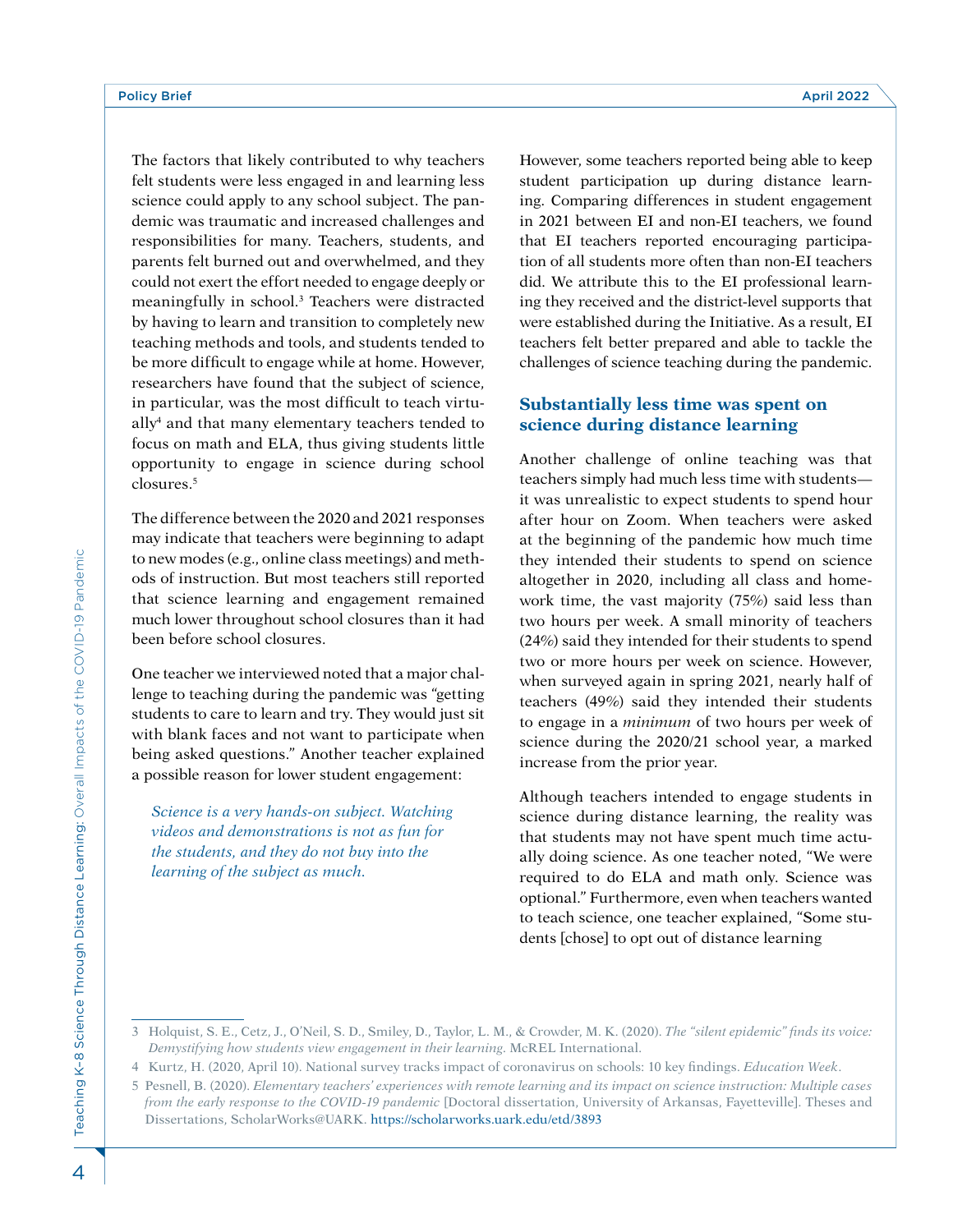instruction." So, even when participation in science learning was encouraged, students could choose to opt out entirely. The teachers who responded to our survey *were* teaching at least some science during school closures. However, we are aware that many more elementary teachers in California who are not represented in the data were directed to not teach science, elected not to, or were not able to due to limitations of time, materials, or resources.

### **Teachers struggled to implement NGSS three-dimensional instruction during distance learning**

The NGSS envision science learning as threedimensional (3D), incorporating science and engineering practices (SEPs), crosscutting concepts (CCCs), and disciplinary core ideas (DCIs) to elicit student interest and to foster learning in science. This 3D framework is a key feature of the innovative science instruction the NGSS promotes. When teachers were engaging students in science during the pandemic, it would have been ideal that they were engaging students in NGSS-aligned science.

However, teachers struggled to implement many of the key elements of NGSS into their instruction during distance learning. They reported having trouble delivering 3D lessons, including implementing the SEP and CCC features of the NGSS. When asked how difficult it was to implement the SEPs, over half (60%) reported that it was "much more" difficult to implement them in 2020 than it had been prior to school closures. When asked the same question in 2021, they reported that it was slightly less difficult than it had been in spring 2020 but still "somewhat more" difficult than it had been before school closures. These findings hold for CCCs as well.

The decreased implementation of SEPs and CCCs was the result of the distance learning format. One teacher explained:

*The challenges I am confronting are not being able to do hands-on investigations, experiments, and design activities, which serve as an anchor for many of the other activities we do in the science classroom.* 

Teachers often noted that they preferred hands-on learning, but they pointed out that it was nearly impossible to accomplish during distance learning.

Despite having to surmount these barriers, a greater number of teachers reported incorporating SEPs and CCCs in 2021 than did in 2020 (Appendix, Table A1). This increase is statistically significant and is attributable to teachers' resiliency and dedication to teaching NGSS-aligned science. Although this increase is a step in the right direction, the status of the implementation of SEPs and CCCs at the end of the 2020/21 school year reflects the magnitude of the impact of school closures on science instruction.

Longitudinal data from our sample of California middle school science teachers reveal a much more dramatic decrease in the implementation of key features of the NGSS, including SEPs, as a result of pandemic closures. Figure 2 shows a decrease in the reported implementation of various SEPs in spring 2020 compared with implementation in previous years and then a significant increase in 2021. However, even in 2021 the reported frequency of implementation of the SEPs is still far lower than it was before the pandemic.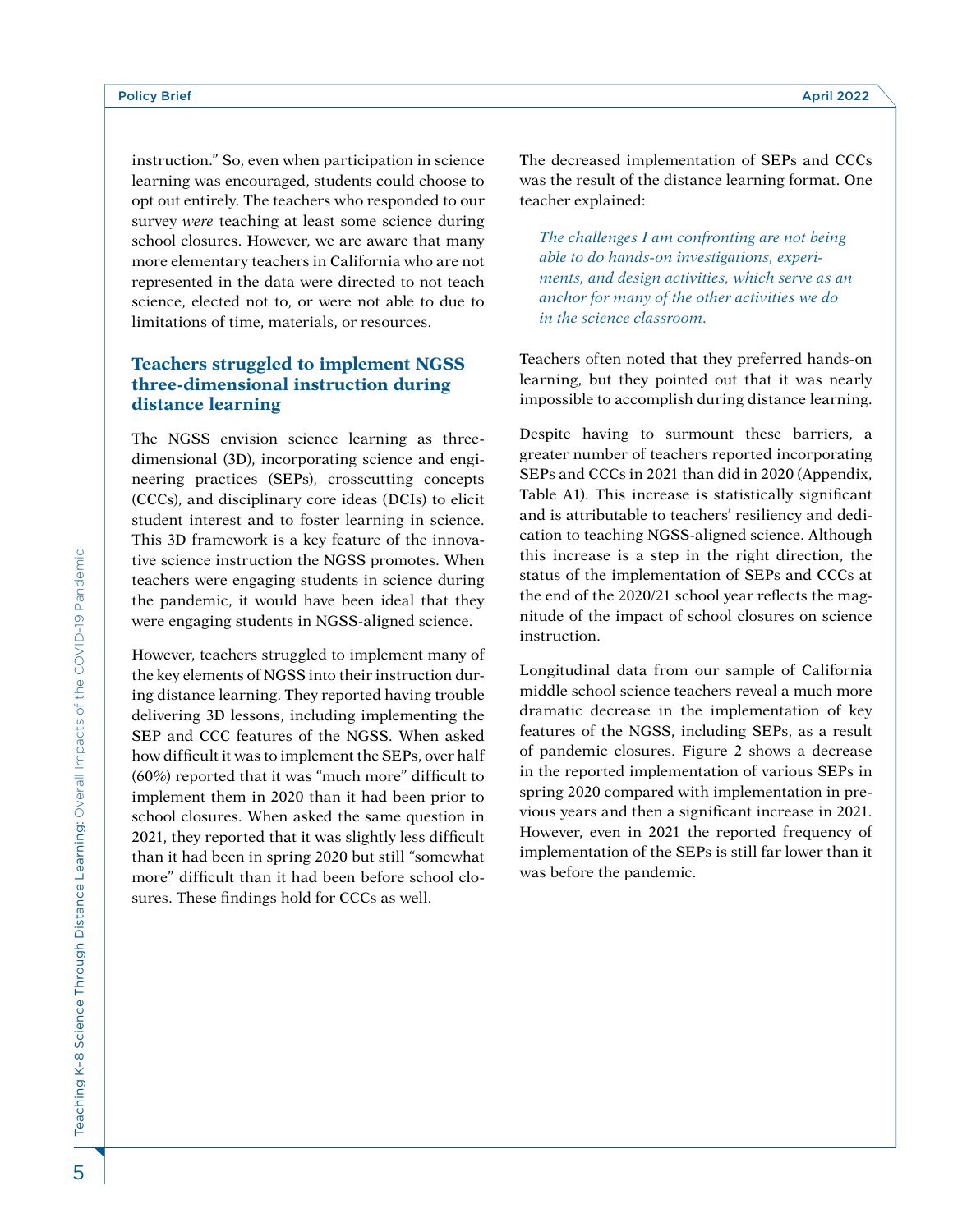

Source. WestEd. (2020); WestEd. (2020–2021).

As shown, California middle school science teachers reported decreased frequency of engaging students in investigations, labs, or experiments throughout the pandemic. Despite investigations being a fundamental component of the NGSS — and science more generally — teachers were slow to implement them in their remote instruction. In fact, 15 percent of California middle school teachers reported not being able to incorporate them into their remote instruction *at all* during the 2020/21 school year. Teachers explicitly connected this lack of investigations to a loss of student engagement, with one teacher saying:

*Students were more engaged and learning more when they were in the classroom because they were able to do the experiments with the materials that were provided.*

Without the ability to distribute materials to students, teachers were unable to teach science by using investigations and labs. Furthermore, during distance learning many teachers said they felt constrained when trying to incorporate investigations or experiments into their classrooms because students could not work in groups and collaborate in meaningful ways to "figure out" science together as they had been able to do before the pandemic. The lack of materials for investigations meant that students participated far less in one of the most crucial and foundational components of the NGSS than they had before distance learning.

Although many teachers struggled to implement key NGSS features during distance learning, our analysis found that California EI teachers reported more NGSS enactment during remote instruction than did teachers who did not participate in the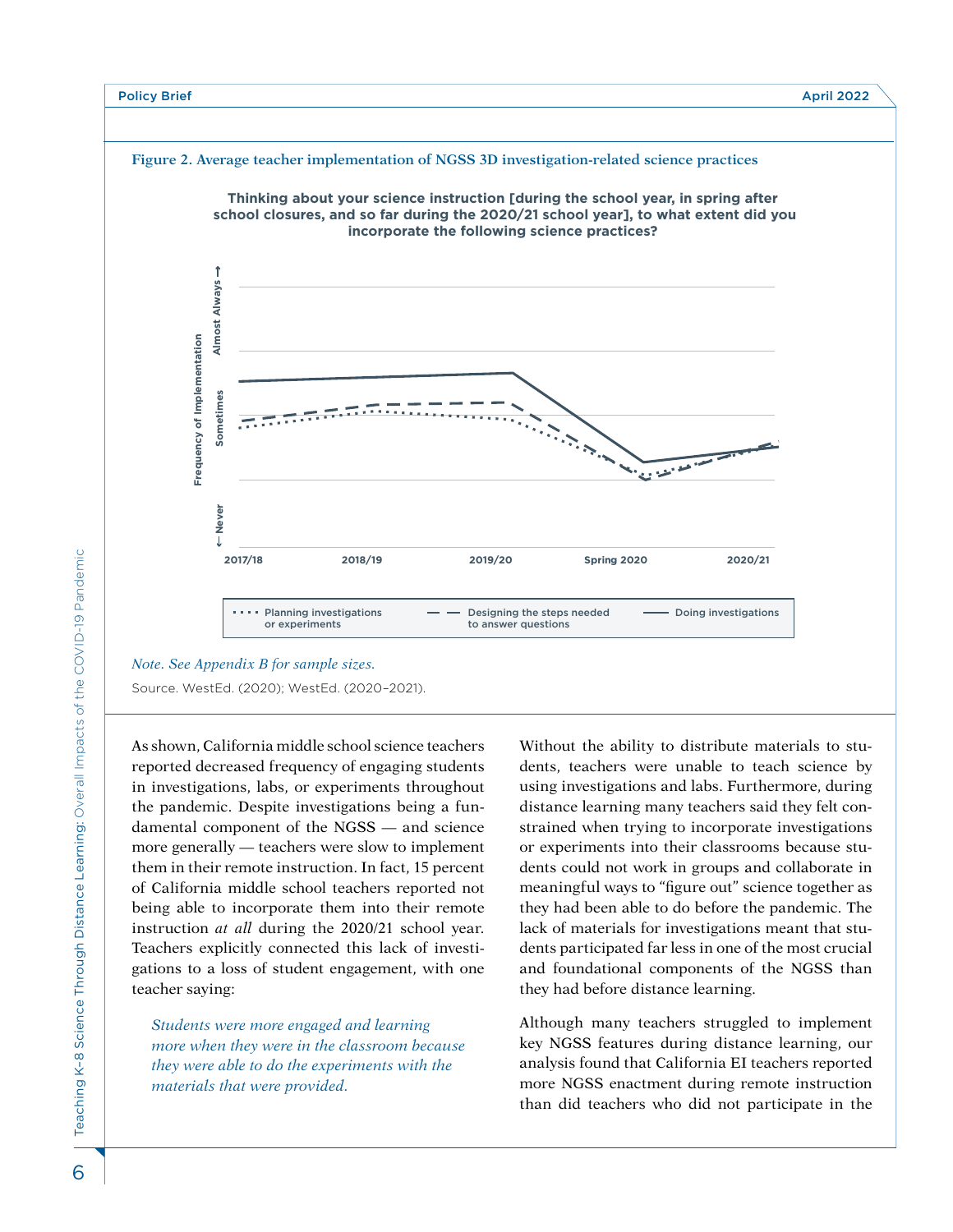Initiative. On average, EI teachers reported implementing SEPs and CCCs significantly more often in 2021 than did non-EI teachers (Appendix, Table A2). The differences in implementation between the two groups were statistically significant. This finding illustrates the effectiveness of strong, longitudinal professional learning for teachers like that provided by the Initiative. EI teachers were able to implement SEPs and CCCs more often because they developed their own instructional materials that were aligned with the NGSS and they had more district supports.

# **Students were less likely to engage in scientific discourse during distance learning**

While not an explicit feature of the NGSS, discourse is considered an important, high-impact practice for deep science learning. NGSS science is all about students "figuring things out," and discourse is essential in that process.6 Teachers in the California middle school science teacher sample reported significant decreases in their facilitation of scientific discourse to elicit student ideas in 2020 compared with their facilitation efforts in previous years, followed by modest increases in 2021.

Teachers of young students, especially, struggled with facilitating scientific discourse online. One teacher explained:

*These were kindergarteners and first graders, and not being able to see their reactions and ask them questions based on their reactions was tough. The communicative part of science was pretty much lost. I think kids were less likely to ask questions in a distance format.* 

Thus, students in both 2020 and 2021 experienced a substantial lack of opportunity to practice and engage in scientific discourse.

The survey data show that EI teachers were able to facilitate more oral and written discussions and discussions about results from investigations than were non-EI teachers. Again, we attribute this finding to the intensive professional learning they received as part of the Initiative. Most of the EI districts had developed and disseminated gradespecific units to all teachers prior to the pandemic. After schools closed, many teachers established networks with others who were trained in NGSS teaching in order to share resources and strategies. This exposure to professional learning and networking resulted in modest benefits for teachers during the pandemic.

# **Student-Centered Instruction and Equity**

The pandemic both exacerbated and raised awareness of equity issues in the U.S. education system. The issue of inequitable access to quality science education for all students, especially students of color, is not new.7 Early in the pandemic, we found that equity issues were especially pronounced in terms of lack of access to reliable Internet and to materials necessary for distance learning.<sup>8</sup> But when instruction pivoted to distance learning because of school closures, teachers were faced with the challenge of engaging students from a distance who were scared, sad, separated from friends and family, and confined to their homes. Teachers soon discovered the importance of developing a personal relationship with each child — and often also with their families. This experience has provided a key lesson about teaching all students. Educators have an obligation to provide access to instruction that

<sup>6</sup> Stroupe, D., Caballero, M. D., & White, P. (2018). Fostering students' epistemic agency through the co-configuration of moth research. *Science Education, 102*(6), 1176–1200.

<sup>7</sup> National Academies of Sciences, Engineering, and Medicine. (2021). *Science and engineering in preschool through elementary grades: The brilliance of children and the strengths of educators*. The National Academies Press.<https://doi.org/10.17226/26215>

<sup>8</sup> Iveland, A., Rego, M., Macias, M., Salcido White, M., & Arnett, E. (2020, 2021). *Impacts of COVID-19 on science instruction and enactment of the Next Generation Science Standards* [Conference presentation]. National Association for Research in Science Teaching 2020 and 2021 Annual International Conferences, virtual; United Nations. (2020, August). *Policy brief: Education during COVID-19 and beyond*. [https://www.un.org/development/desa/dspd/wp-content/uploads/sites/22/2020/08/](https://www.un.org/development/desa/dspd/wp-content/uploads/sites/22/2020/08/sg_policy_brief_covid-19_and_education_august_2020.pdf) [sg\\_policy\\_brief\\_covid-19\\_and\\_education\\_august\\_2020.pdf](https://www.un.org/development/desa/dspd/wp-content/uploads/sites/22/2020/08/sg_policy_brief_covid-19_and_education_august_2020.pdf)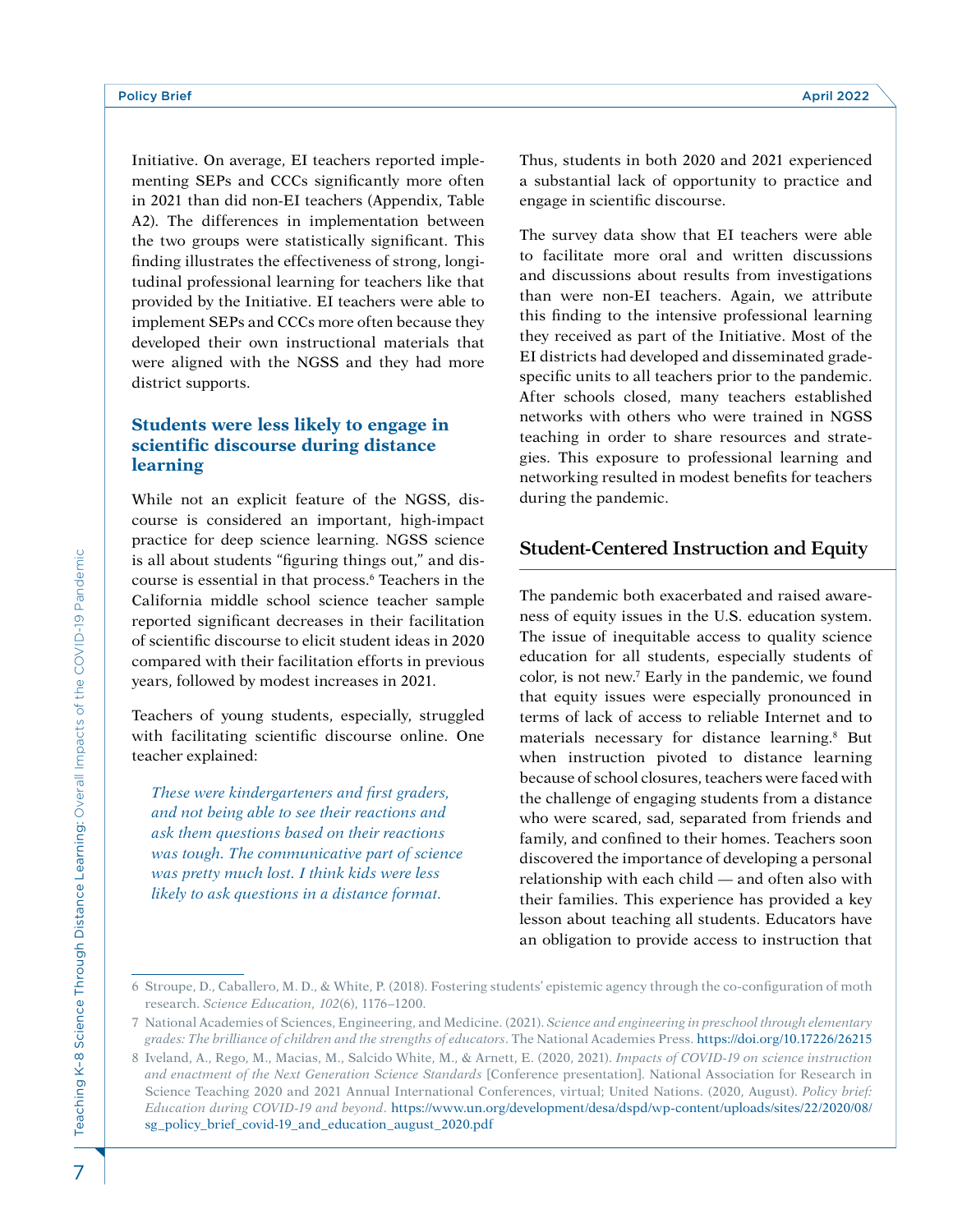has meaning and relevance to students, and doing so requires knowing who they are.

Our findings indicate that there were statistically significant increases in some key features of NGSSaligned instruction. For example, there were significant increases in SEP and CCC implementation in 2021 when compared with their implementation in 2020. Similarly, we found that there were also increases in how often teachers were able to

encourage student interest and agency in science and in how often they connected science instruction to students' everyday lives, prior knowledge, or experiences (Figure 3). This is good news, as these practices are highly recommended by the NGSS and science education experts in the field to engage *all* students and engage them in more deep science learning.<sup>9</sup>

**Figure 3. Frequency of teacher use of strategies to encourage student interest and agency in science** 





#### *Note. See Appendix B for sample sizes.*

Source. WestEd. (2020); WestEd. (2020–2021).

When we disaggregated our data by student demographics (i.e., classes with greater than 50% Latino students, classes with greater than 50% White students, or classes with a mix of student ethnicities),

we found that teachers were stepping up to serve and provide high-quality NGSS instruction to all their students. There were no statistically significant differences in reported SEP implementation

9 National Academies of Sciences, Engineering, and Medicine. (2021).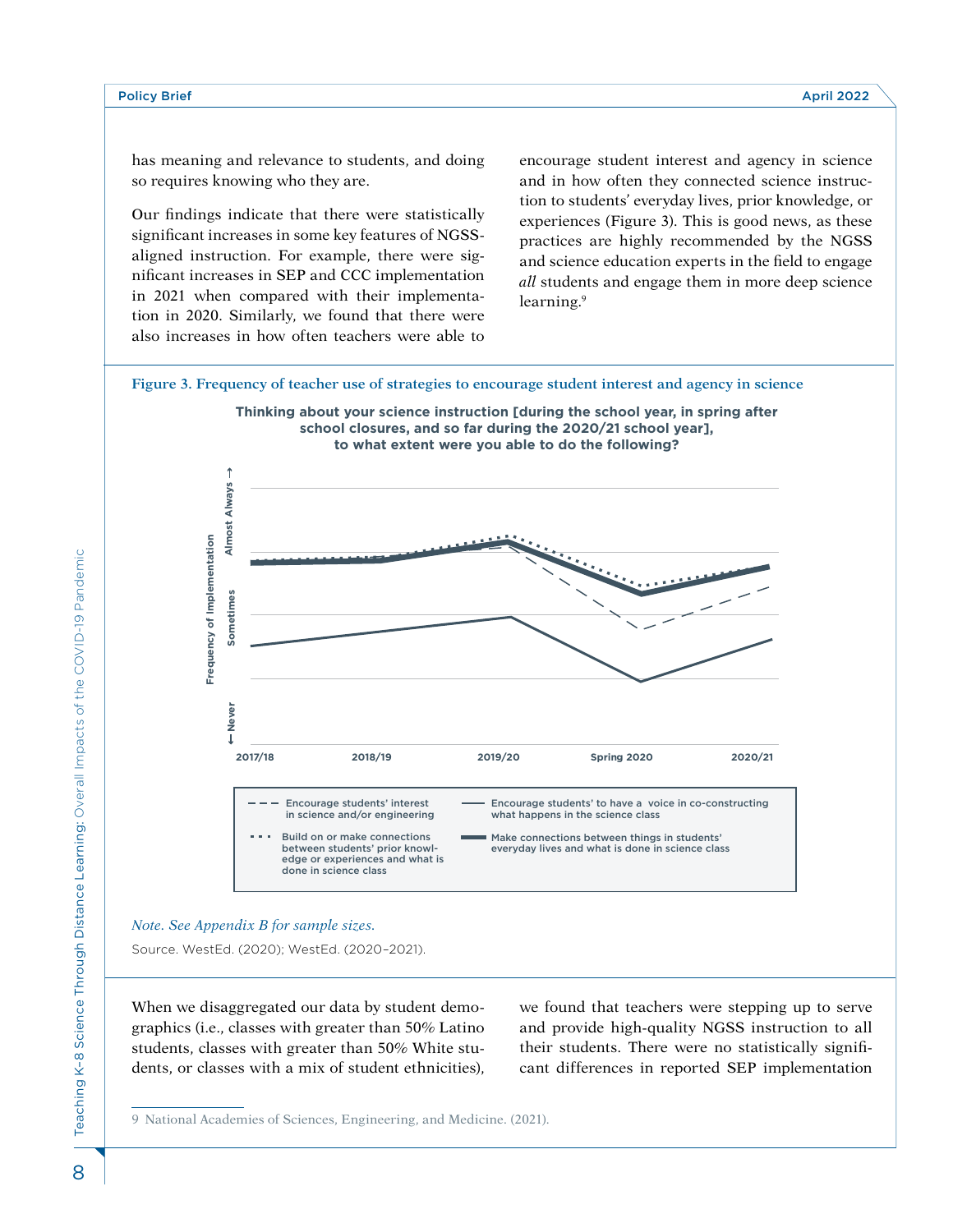in 2020 and 2021 between teachers who taught a classroom majority of Latino students and teachers who taught a classroom majority of White students. However, teachers with a classroom majority of Latino students or other students of color reported drawing on students' cultural backgrounds for science instruction and encouraging student voices in the classroom more often than teachers who taught a classroom majority of White students, and these differences were statistically significant. In other words, the teachers we surveyed were attentive to student needs and issues of equity throughout the tumultuous 2020/21 school year.

Although there were no differences in the *types* of instruction students received by student demographics, there were differences in the *materials* teachers used and through which instruction was delivered. Teachers of a classroom majority of Latino students were more likely to use commercially published textbooks and online units or courses that students work through at their own pace (e.g., i-Ready, Edgenuity) and were less likely to use lessons or materials that they created themselves than were teachers with students who were of other ethnicities, including a classroom majority of White students.

This has important implications for students' access to equitable, high-quality science instruction. Previous work has shown that a majority of teachers are working without materials aligned with the NGSS despite the NGSS or similar standards being fully adopted in many U.S. states.<sup>10</sup> When teachers rely more heavily on textbooks or other materials that may not be aligned with the NGSS, their students are put at a disadvantage. In addition, teaching with materials that are not aligned with the NGSS might result in more work for teachers if they need to supplement or modify these materials in order to accomplish the goals of the NGSS. There has been, and continues to be, a pressing need to provide teachers with curriculum, textbooks, and other materials that are aligned with the NGSS so that they can implement the vision for high-quality

science education to *all* students regardless of background or ethnicity.

# **What We Can Learn From Some Innovative Teachers**

In contrast to the majority of our survey respondents, a small group of teachers reported *increased*  student engagement and learning during distance learning. The teachers who felt their students were more engaged in science during distance learning when compared with in-person instruction cited the following reasons for this change:

- » capitalizing on flexible schedules;
- » using familiar low-cost or no-cost materials to engage students in science; and
- » encouraging student ownership of their new learning environments.

We interviewed these teachers and asked them to explain why they thought their students were more engaged and how they supported this engagement. Several teachers offered that the more relaxed schedule and the removal of hard deadlines allowed students to spend more time reading, watching, learning, writing, and responding to science phenomena in their classrooms. In addition, some teachers reported feeling that they had more time to teach science because state tests were suspended during the pandemic and so there was less pressure to focus on ELA and math for testing purposes.

Several teachers also explained that asking students to use resources and materials readily available in their homes seemed to make the science more relatable and accessible to them. One teacher described it this way:

Teaching K-8 Science Through Distance Learning: Overall Impacts of the COVID-19 Pandemic Teaching K–8 Science Through Distance Learning: Overall Impacts of the COVID-19 Pandemic9

<sup>10</sup> Grace, J., Oberholzer-Vandergon, V., Woodruff, R., Harris, E. M., A'Hearn, P., King, C., Poland, R., Sikorski, T., Tupper, D., & Wygant, H. A. (2021). *Report findings: Status of science implementation in California 2019–2020*. California Association of Science Educators. [https://cascience.org/application/files/3816/3857/8886/FINAL\\_CASE\\_NGSS-SurveyReport.pdf](https://cascience.org/application/files/3816/3857/8886/FINAL_CASE_NGSS-SurveyReport.pdf)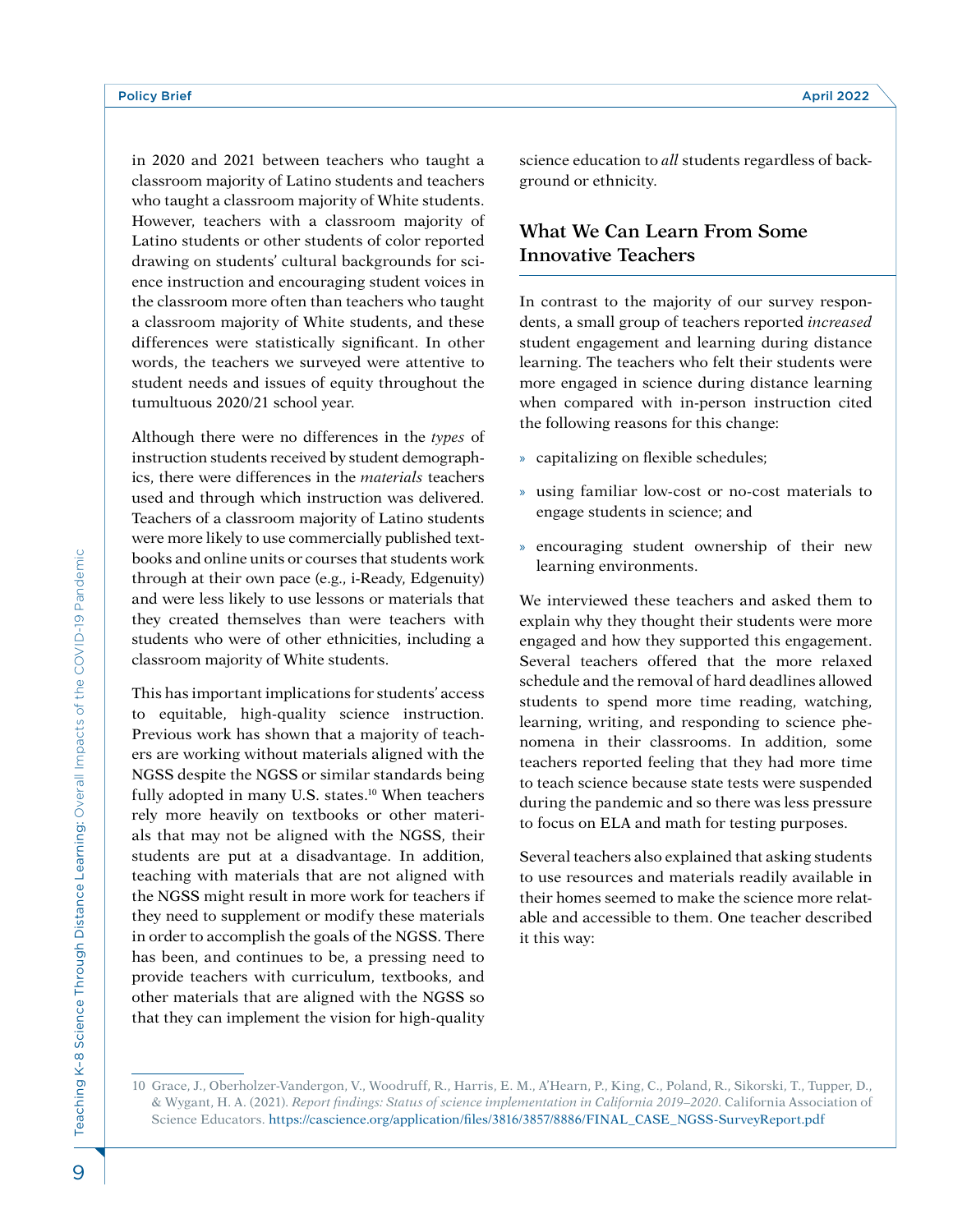*The different home environments meant there was more freedom to fail and a certain sense of "comfort/reassurance" using recycled materials or even "trash." . . . You can't mess it up. Also, when science concepts are connected to familiar materials and easy-to-source supplies . . . I believe there is a higher degree of interest.* 

In general, many of these teachers reported that basing science activities on materials commonly found at home or encouraging students to do observations in their own backyards or local communities kept students engaged in science throughout distance learning. Another teacher described such an activity:

*One activity that had particular success was assigning students to build a paper rocket that could fly without being touched. Students were able to use tape, paper, and a straw. After students had time to work on their project at home, with parents if possible, we were able to meet back up on Zoom and extend the lesson with math and graphs and writing. One student was even so taken with the activity that she went on to build different types of DIY-athome rockets.*

Importantly, we found that teachers who participated in the Initiative largely reported success with being able to continue instruction aligned with the NGSS (e.g., focusing on investigations, anchoring instruction in phenomena, facilitating scientific discourse). One grade 6 teacher in particular, pseudonym Kelly, explicitly named the Initiative as the reason for her continued use of phenomena. She explained, "After the Early Implementers [Initiative], I can't teach without some big idea or some essential question like, what's driving this learning right now?" Kelly felt that because of what she learned during the Initiative, she was able to continue to use phenomena and essential questions to guide her science instruction, even during distance learning.

Kelly went on to name the Seek app, $11$  a resource she learned about through the Initiative, as an important tool she used to enable students to continue investigations during distance learning. For one assignment, Kelly explained that initially she planned to ask students to complete a worksheet on pollinators and the reproductive parts of flowers. However, she chose instead to engage students in an online investigation. As a result, Kelly found that her students were more engaged in the assignment and that they returned to class enthusiastic to share information about local flowers. Kelly said:

*[This investigation] led to this little girl, she was like, "I found so many different flowers over the weekend. Look at these flowers I found, and they all have different male and female parts!" I'm like, "Oh my gosh, that's so cool!" Then I showed her the Seek app that I learned [about in] our Early Implementers [Initiative]. . . . [In] class we identified one of the flowers that she was looking for. I don't know — it led to real-life kinds of things.* 

This example is striking for two reasons:

- » The Initiative provided tangible resources for EI teachers to leverage in order to continue to engage students in high-quality, NGSS-aligned instruction during distance learning despite also facing the same challenges non-EI teachers faced.
- » Technology during distance learning afforded students opportunities to get outside and into their local communities and to engage in the science around them.

We acknowledge that students more readily, if not necessarily, exploring their home environment is a unique advantage of distance learning as a result of school closures.

<sup>11</sup> The [Seek app](https://www.inaturalist.org/pages/seek_app) is a citizen science app that enables students to use their mobile devices to identify plants and animals. The Seek app was developed by iNaturalist, a joint initiative of the California Academy of Sciences and the National Geographic Society.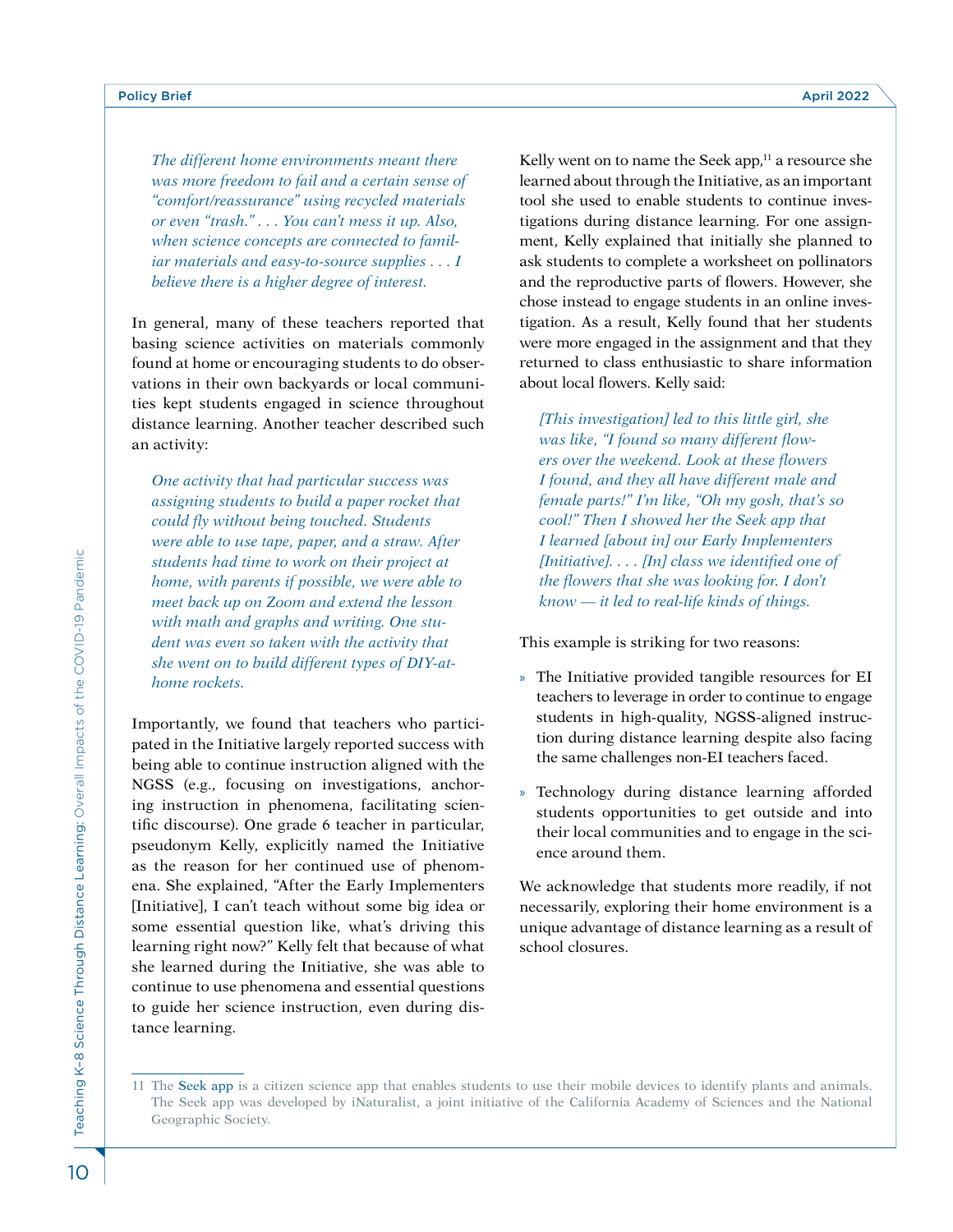# **Lessons and Recommendations for Administrators**

The COVID-19 pandemic hit just when many districts were beginning to implement the NGSS, sharply reducing the amount and quality of science taught. After schools closed, many teachers struggled to engage students in high-quality science lessons, and they reported less science learning during the 2020/21 school year. Nonetheless, there are a number of success stories to learn from. These stories inform our recommendations. Furthermore, although hybrid learning is a potential solution in many areas of the United States that continue to battle the pandemic, it will likely present challenges similar to those distance learning has. This makes these recommendations even more relevant as we all continue to navigate the pandemic.

#### **Lessons**

- » The lack of access to high-quality science instruction and learning that existed before the pandemic has deepened and widened.
- » Distance learning presented challenges specific to science; key activities central to learning science were especially difficult to complete remotely.
- » Hands-on investigations were the most difficult NGSS activity to implement through remote instruction.
- » Teachers improved at implementing the NGSS online as they discovered and mastered new tools and methods, but many were left to their own devices regarding science instruction because districts prioritized math and ELA.
- » By the end of the 2020/21 school year, teachers reported a slight rebound in implementing the NGSS, with a long way to go to reach pre-pandemic levels.
- » Teachers in EI districts, with supports established during the Initiative, reported a more robust rebound in student participation and in implementing the NGSS in 2021 than did non-EI teachers.
- » Teachers got to know students and their families in a deeper way than they had before the pandemic. Many realized the importance of these relationships in being able to engage and have a positive impact on their students' learning.
- » Distance learning provided a more natural opportunity to capitalize on student interest in and investigation of science phenomena in their homes or local communities.

# **Recommendations**

- » Access to high-quality science is a matter of equity.
	- **– Ensure that high-quality science is actually taught, especially in grades K–5. This entails communicating that science is a core subject, on par with ELA and math.**
	- **– Ensure that all students, including students who are historically underserved, have access to high-quality science. Encourage teachers to learn how to incorporate the cultural backgrounds of students into activities in order to make lessons relevant and engaging for all students.**
- » Support teachers in providing high-quality science.
	- **– Make NGSS-aligned instructional materials available and provide professional development for teachers to learn how to use them.**
	- **– Make ongoing professional learning available to teachers in order to support and sustain their transition to high-quality NGSS science.**
	- **– Provide opportunities and continued support for teachers to develop and share engaging science lessons that incorporate resources available at students' homes.**
- » During stressful times, such as during a transition to remote instruction, allow teachers the flexibility to allocate time so that they can tailor classwork to their students' needs and interests.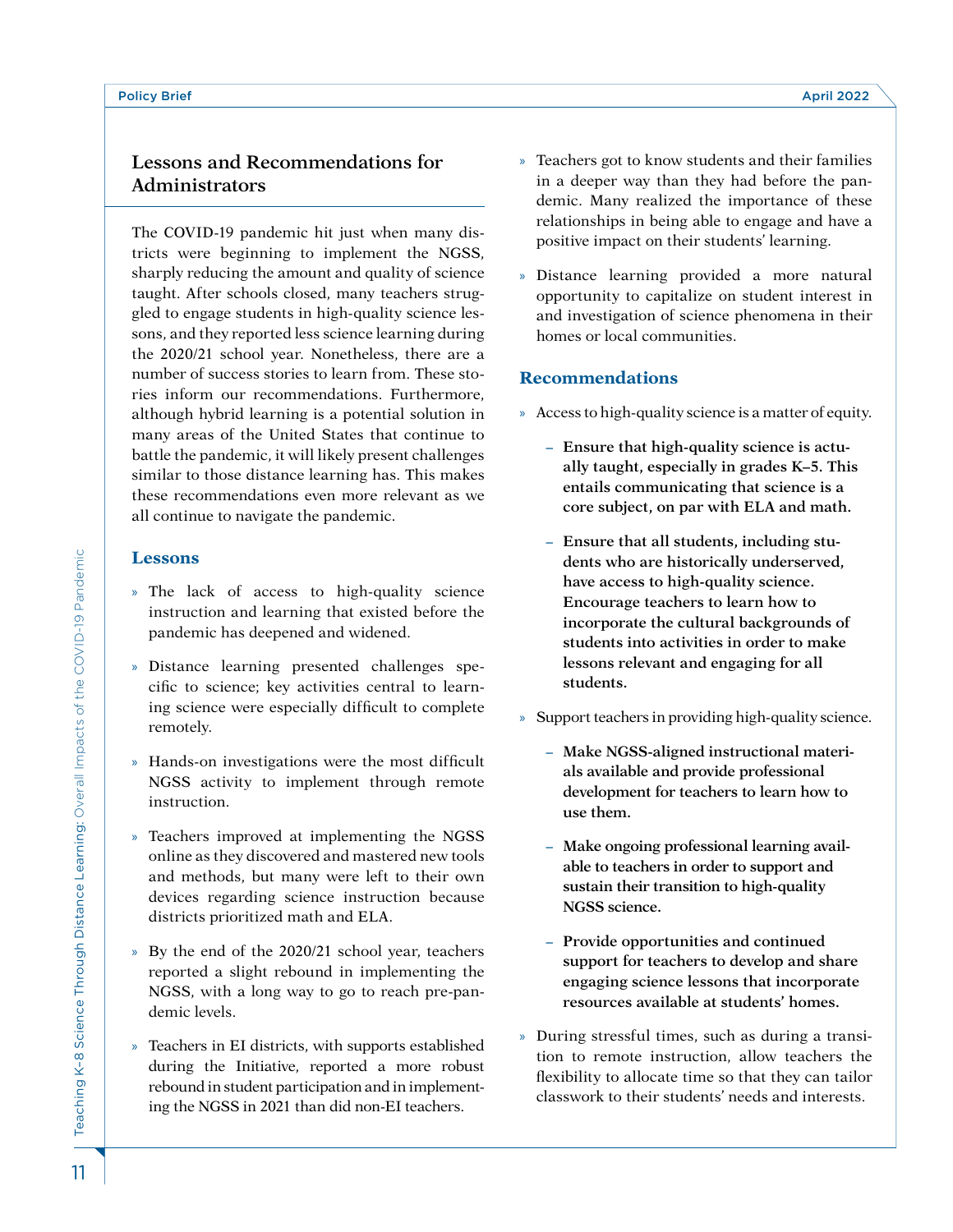# **References**

Grace, J., Oberholzer-Vandergon, V., Woodruff, R., Harris, E. M., A'Hearn, P., King, C., Poland, R., Sikorski, T., Tupper, D., & Wygant, H. A. (2021). *Report findings: Status of science implementation in California 2019– 2020.* California Association of Science Educators. [https://cascience.org/application/files/3816/3857/8886/](https://cascience.org/application/files/3816/3857/8886/FINAL_CASE_NGSS-SurveyReport.pdf) [FINAL\\_CASE\\_NGSS-SurveyReport.pdf](https://cascience.org/application/files/3816/3857/8886/FINAL_CASE_NGSS-SurveyReport.pdf)

Holquist, S. E., Cetz, J., O'Neil, S. D., Smiley, D., Taylor, L. M., & Crowder, M. K. (2020). *The "silent epidemic" finds its voice: Demystifying how students view engagement in their learning.* McREL International.

Iveland, A., Rego, M., Macias, M., Salcido White, M., & Arnett, E. (2020, 2021). *Impacts of COVID-19 on science instruction and enactment of the Next Generation Science Standards* [Conference presentation]. National Association for Research in Science Teaching 2020 and 2021 Annual International Conferences, virtual.

Kurtz, H. (2020, April 10). National survey tracks impact of coronavirus on schools: 10 key findings. *Education Week*.

National Academies of Sciences, Engineering, and Medicine. (2021). *Science and engineering in preschool through elementary grades: The brilliance of children and the strengths of educators*. The National Academies Press. <https://doi.org/10.17226/26215>

NGSS Lead States. (2013). *Next Generation Science Standards: For states, by states*. National Academies Press.

Pesnell, B. (2020). *Elementary teachers' experiences with remote learning and its impact on science instruction: Multiple cases from the early response to the COVID-19 pandemic* [Doctoral dissertation, University of Arkansas, Fayetteville]. Theses and Dissertations, ScholarWorks@UARK. [https://scholarworks.uark.edu/etd/3893](https://scholarworks.uark.edu/etd/3893 )

Stroupe, D., Caballero, M. D., & White, P. (2018). Fostering students' epistemic agency through the co-configuration of moth research. *Science Education, 102*(6), 1176–1200.

United Nations. (2020, August). *Policy brief: Education during COVID-19 and beyond*. [https://www.un.org/](https://www.un.org/development/desa/dspd/wp-content/uploads/sites/22/2020/08/sg_policy_brief_covid-19_and_education_august_2020.pdf ) [development/desa/dspd/wp-content/uploads/sites/22/2020/08/sg\\_policy\\_brief\\_covid-19\\_and\\_education\\_](https://www.un.org/development/desa/dspd/wp-content/uploads/sites/22/2020/08/sg_policy_brief_covid-19_and_education_august_2020.pdf ) [august\\_2020.pdf](https://www.un.org/development/desa/dspd/wp-content/uploads/sites/22/2020/08/sg_policy_brief_covid-19_and_education_august_2020.pdf )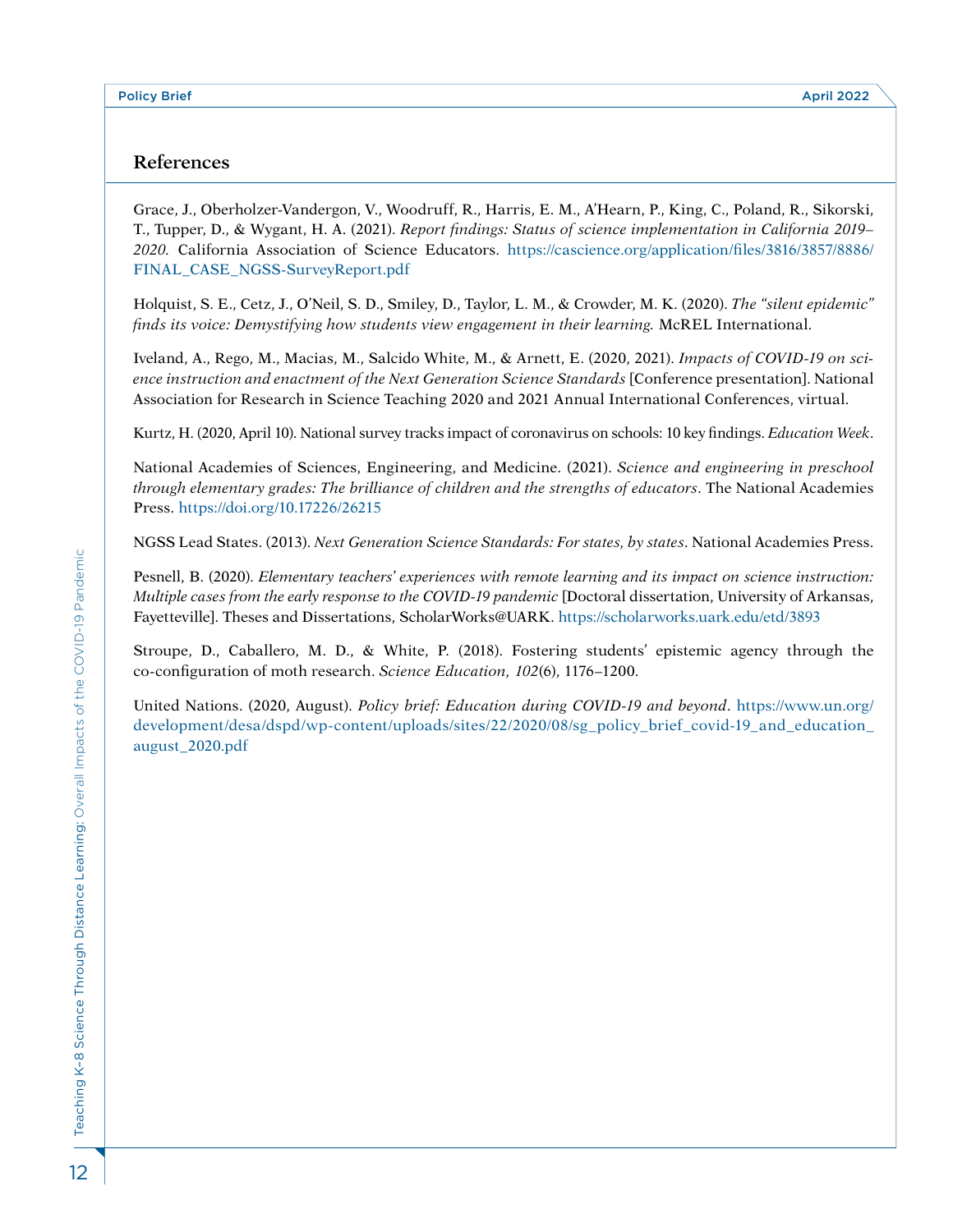# **Appendix A. Statistically Significant Means for Survey Questions About Incorporating NGSS Into Remote Instruction**

| Table A1. Teachers Reported Incorporation of SEPs and CCCs in 2020 and 2021 |
|-----------------------------------------------------------------------------|
|                                                                             |

| To what extent did you incorporate                                            | Mean for 2020 | Mean for 2021 |
|-------------------------------------------------------------------------------|---------------|---------------|
| <b>Asking questions</b>                                                       | 2.46          | 2.99          |
| Planning investigations or experiments                                        | 1.39          | 1.62          |
| Doing investigations                                                          | 1.46          | 1.74          |
| Coming up with explanations                                                   | 2.19          | 2.59          |
| Developing and using models                                                   | 2.19          | 2.59          |
| Using evidence to support a claim                                             | 2.07          | 2.61          |
| <b>Recording observations</b>                                                 | 1.87          | 2.29          |
| <b>Evaluating information</b>                                                 | 2.07          | 2.36          |
| Graphing data                                                                 | 0.91          | 1.41          |
| Analyzing and interpreting data                                               | 1.72          | 2.05          |
| Looking for patterns in data                                                  | 1.50          | 2.08          |
| Designing the steps needed to answer questions                                | 1.15          | 1.56          |
| Defining engineering problems                                                 | 0.92          | 1.33          |
| Defining criteria and constraints of a design problem                         | 0.86          | 1.19          |
| Developing possible solutions                                                 | 1.19          | 1.42          |
| Evaluating competing design solutions systematically                          | 0.68          | 1.04          |
| Developing a model to generate data for iterative<br>testing                  | 0.76          | 1.07          |
| Analyzing data from tests to determine the best<br>characteristics            | 0.74          | 1.01          |
| Optimizing a design solution                                                  | 0.70          | 0.93          |
| Identifying successful design characteristics to<br>develop a better solution | 0.74          | 1.05          |
| Breaking down complex problems into smaller pieces                            | 1.04          | 1.36          |
| <b>Cause and effect</b>                                                       | 0.90          | 1.14          |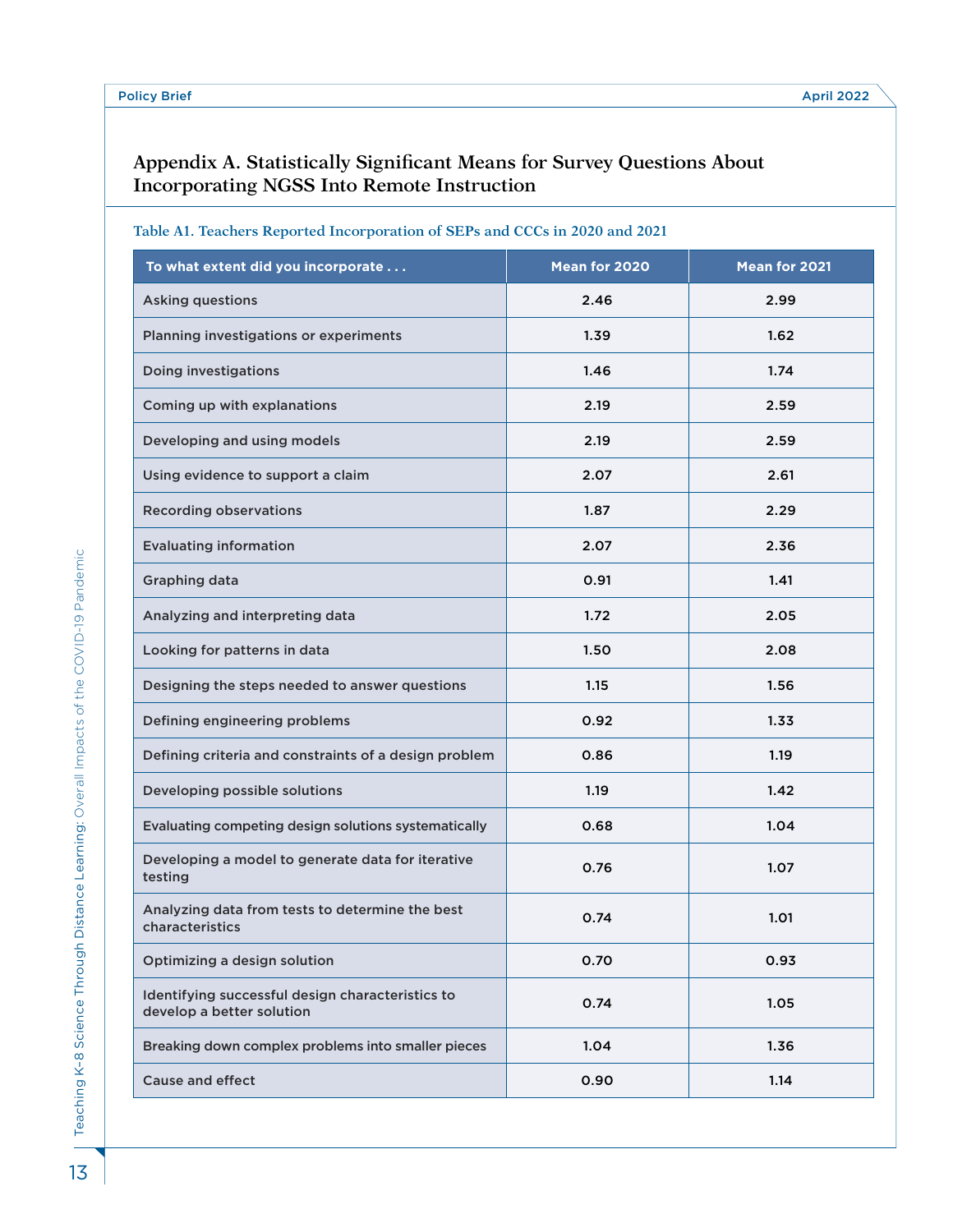| To what extent did you incorporate | Mean for 2020 | Mean for 2021 |
|------------------------------------|---------------|---------------|
| <b>Patterns</b>                    | 1.96          | 2.39          |
| Scale, proportion, and quantity    | 1.98          | 2.35          |
| Systems and system models          | 1.59          | 2.09          |
| <b>Energy and matter</b>           | 1.63          | 2.10          |
| <b>Structure and function</b>      | 1.50          | 1.76          |
| Stability and change               | 1.86          | 2.06          |

*Note: Scale is 0 = not at all, 2 = somewhat, 4 = to a great extent.* 

#### **Table A2. EI and non-EI Teachers Reported Incorporation of SEPs and CCCs**

| To what extent did you incorporate                           | <b>Mean for El teachers</b> | <b>Mean for non-El</b><br><b>teachers</b> |
|--------------------------------------------------------------|-----------------------------|-------------------------------------------|
| Doing investigations                                         | 2.04                        | 1.57                                      |
| <b>Recording observations</b>                                | 2.74                        | 2.15                                      |
| Talking about results from investigations                    | 2.51                        | 2.09                                      |
| Developing a model to generate data for<br>iterative testing | 1.51                        | 0.89                                      |
| Discussing structure and function                            | 2.43                        | 1.95                                      |
| Making connections between science and<br>engineering        | 2.29                        | 1.77                                      |

*Note: Scale is 0 = not at all, 2 = somewhat, 4 = to a great extent.*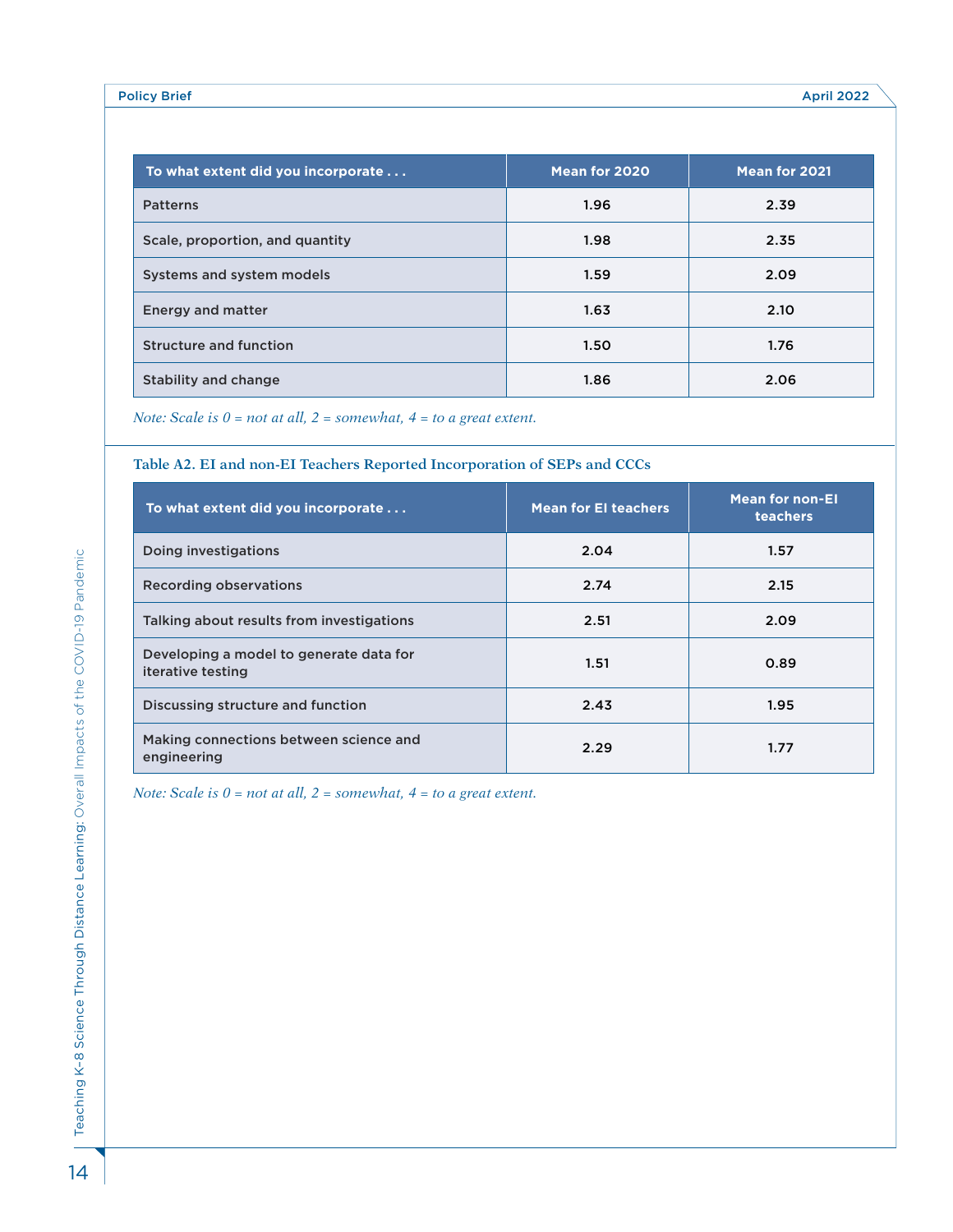# **Appendix B. Survey Sample Sizes for Figures 1–3**

#### **Table B1. Survey Sample Sizes for Figure 1**

| <b>Survey Question</b>                                                                                                                               | <b>Sample Size</b><br>(2020) | <b>Sample Size</b><br>$(2020 - 2021)$ |
|------------------------------------------------------------------------------------------------------------------------------------------------------|------------------------------|---------------------------------------|
| Please rate overall student engagement in science through<br>distance learning compared to in-person instruction [before]<br>school closures].       | 452                          | 193                                   |
| Please rate overall level of students' science learning through<br>distance learning compared to in-person instruction [before]<br>school closures]. | 452                          | 193                                   |

Source. WestEd. (2020); WestEd. (2020–2021).

#### **Table B2. Survey Sample Sizes for Figure 2**

| <b>Survey Question/</b><br><b>Survey Year</b> | <b>Thinking about your</b><br>science instruction, to<br>what extent did you<br>incorporate the follow-<br>ing science practice:<br>planning investigations<br>or experiments? | Thinking about your<br>science instruction, to<br>what extent did you<br>incorporate the follow-<br>ing science practice:<br>designing the steps<br>needed to answer<br>questions? | <b>Thinking about your</b><br>science instruction.<br>to what extent did<br>you incorporate<br>the following<br>science practice:<br>doing investigations? |
|-----------------------------------------------|--------------------------------------------------------------------------------------------------------------------------------------------------------------------------------|------------------------------------------------------------------------------------------------------------------------------------------------------------------------------------|------------------------------------------------------------------------------------------------------------------------------------------------------------|
| 2017/18                                       | 127                                                                                                                                                                            | 127                                                                                                                                                                                | 127                                                                                                                                                        |
| 2018/19                                       | 119                                                                                                                                                                            | 119                                                                                                                                                                                | 119                                                                                                                                                        |
| 2019/20                                       | 109                                                                                                                                                                            | 109                                                                                                                                                                                | 109                                                                                                                                                        |
| Spring 2020                                   | 246                                                                                                                                                                            | 246                                                                                                                                                                                | 246                                                                                                                                                        |
| 2020/21                                       | 190                                                                                                                                                                            | 190                                                                                                                                                                                | 190                                                                                                                                                        |

Source. WestEd.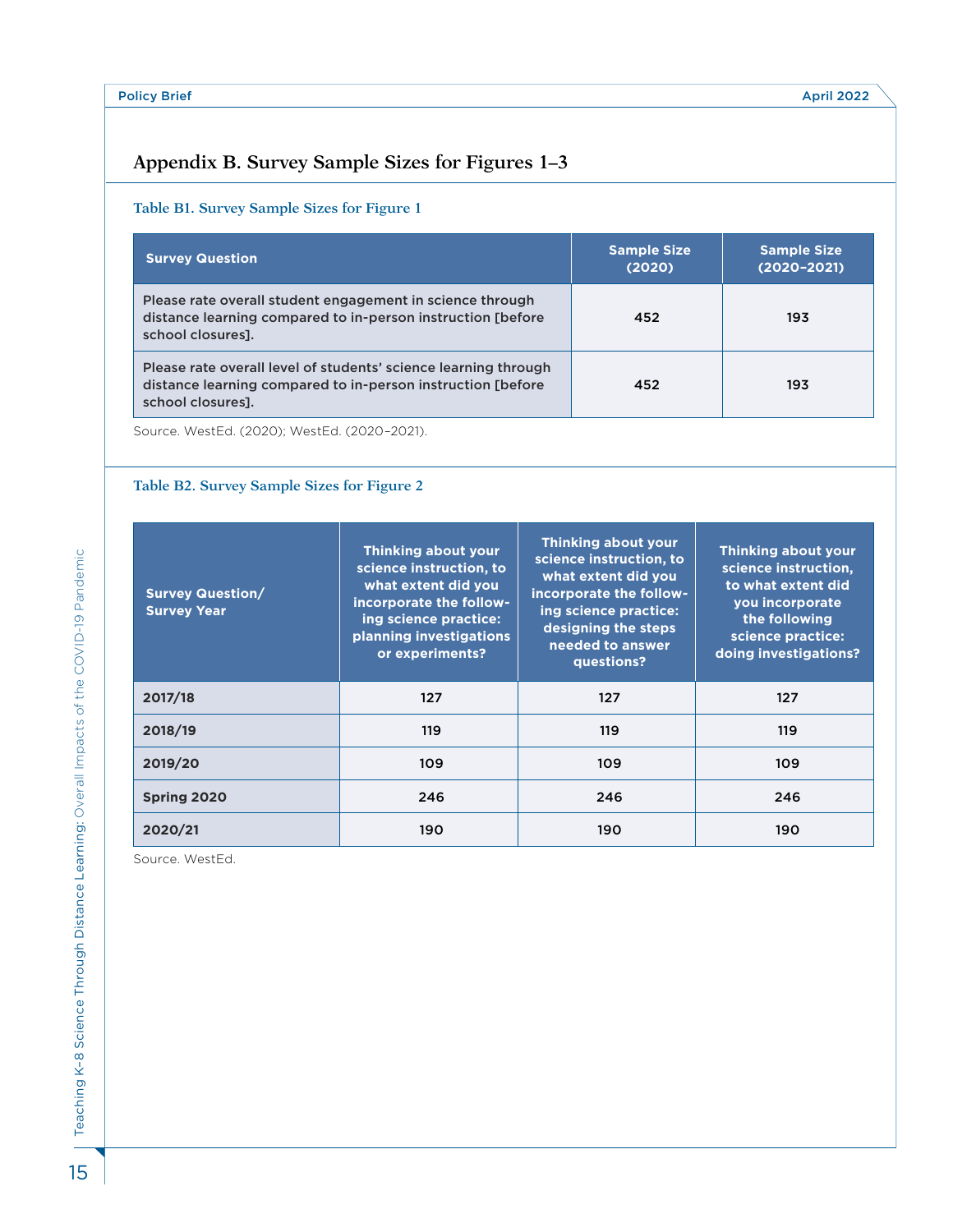#### Policy Brief April 2022

# **Table B3. Survey Sample Sizes for Figure 3**

| <b>Survey Question/</b><br><b>Survey Year</b> | <b>Thinking about</b><br>your science<br>instruction, to<br>what extent<br>were you able to<br>do the follow-<br>ing: encourage<br>students' interest<br>in science and/or<br>engineering? | <b>Thinking about</b><br>your science<br>instruction, to<br>what extent were<br>you able to do the<br>following: encour-<br>age students' to<br>have a voice in co-<br>constructing what<br>happens in the<br>science class? | <b>Thinking about</b><br>your science<br>instruction, to what<br>extent were you<br>able to do the fol-<br>lowing: build on or<br>make connections<br>between students'<br>prior knowledge<br>or experiences and<br>what is done in<br>science class? | <b>Thinking about</b><br>your science<br>instruction, to<br>what extent were<br>you able to do<br>the following:<br>make connections<br>between things in<br>students' everyday<br>lives and what is<br>done in science<br>class? |
|-----------------------------------------------|--------------------------------------------------------------------------------------------------------------------------------------------------------------------------------------------|------------------------------------------------------------------------------------------------------------------------------------------------------------------------------------------------------------------------------|-------------------------------------------------------------------------------------------------------------------------------------------------------------------------------------------------------------------------------------------------------|-----------------------------------------------------------------------------------------------------------------------------------------------------------------------------------------------------------------------------------|
| 2017/18                                       | 127                                                                                                                                                                                        | 127                                                                                                                                                                                                                          | 127                                                                                                                                                                                                                                                   | 127                                                                                                                                                                                                                               |
| 2018/19                                       | 119                                                                                                                                                                                        | 119                                                                                                                                                                                                                          | 119                                                                                                                                                                                                                                                   | 119                                                                                                                                                                                                                               |
| 2019/20                                       | 109                                                                                                                                                                                        | 109                                                                                                                                                                                                                          | 109                                                                                                                                                                                                                                                   | 109                                                                                                                                                                                                                               |
| Spring 2020                                   | 246                                                                                                                                                                                        | 246                                                                                                                                                                                                                          | 246                                                                                                                                                                                                                                                   | 246                                                                                                                                                                                                                               |
| 2020/21                                       | 181                                                                                                                                                                                        | 184                                                                                                                                                                                                                          | 184                                                                                                                                                                                                                                                   | 182                                                                                                                                                                                                                               |

Source. WestEd.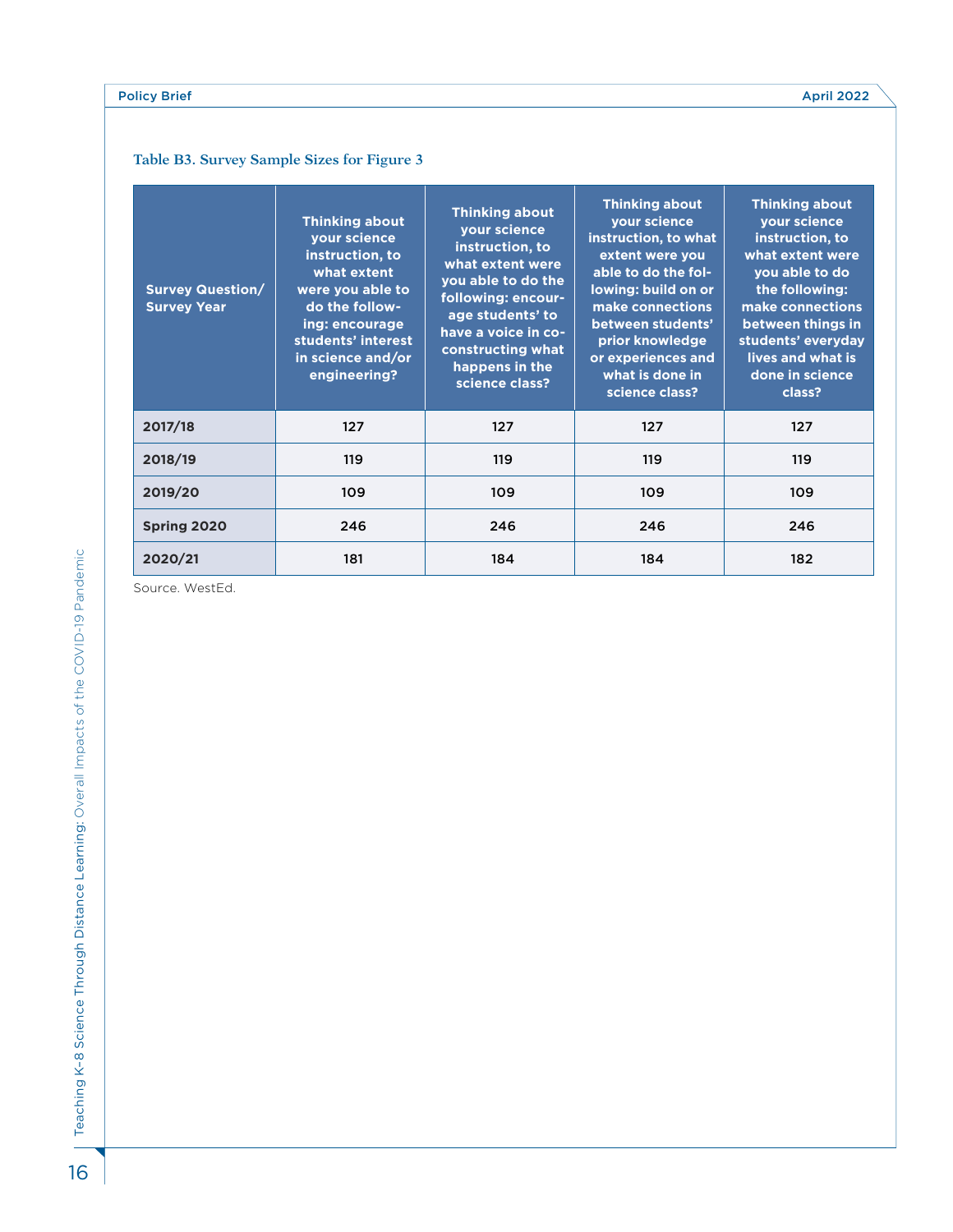# **Appendix C: Descriptions of Figures 1–3**

#### **Figure 1. Student engagement and learning in science during distance learning compared with student engagement and learning in science before school closures**

# **Overview and presentation**

Two horizontal bar graphs show the percentages of teachers who responded to the survey prompt "Please rate overall student engagement in science and level of students' science learning through distance learning compared with that during in-person classroom instruction before school closures" using the following scale: much less than in-person classroom instruction, somewhat less than in-person classroom instruction, about the same as in-person classroom instruction, somewhat higher than in-person classroom instruction, and much higher than in-person classroom instruction. The first graph shows the responses to the survey disseminated in spring 2021, when the sample size was 193. The second graph shows the responses to the survey disseminated in spring 2021, when the sample size was 452.

#### **Numerical values presented in the image (2021)**

| <b>Survey prompt</b>                                                                                                                                                        | <b>Much less</b> | <b>Somewhat</b><br><b>less</b> | <b>About the</b><br>same | Somewhat/<br>much higher |
|-----------------------------------------------------------------------------------------------------------------------------------------------------------------------------|------------------|--------------------------------|--------------------------|--------------------------|
| Please rate overall student engage-<br>ment in science through distance<br>learning compared with that during<br>in-person classroom instruction<br>before school closures. | 44%              | 39%                            | 14%                      | 3%                       |
| Please rate level of students' science<br>learning through distance learning<br>compared with that during in-person<br>classroom instruction before school<br>closures.     | 42%              | 44%                            | 10%                      | 4%                       |

#### **Numerical values presented in the image (2020)**

| <b>Survey prompt</b>                                                                                                                                                        | <b>Much less</b> | <b>Somewhat</b><br><b>less</b> | <b>About the</b><br>same | Somewhat/<br>much higher |
|-----------------------------------------------------------------------------------------------------------------------------------------------------------------------------|------------------|--------------------------------|--------------------------|--------------------------|
| Please rate overall student engage-<br>ment in science through distance<br>learning compared with that during<br>in-person classroom instruction<br>before school closures. | 58%              | 29%                            | 8%                       | 5%                       |
| Please rate level of students' science<br>learning through distance learning<br>compared with that during in-person<br>classroom instruction before school<br>closures.     | 52%              | 36%                            | 10%                      | 2%                       |